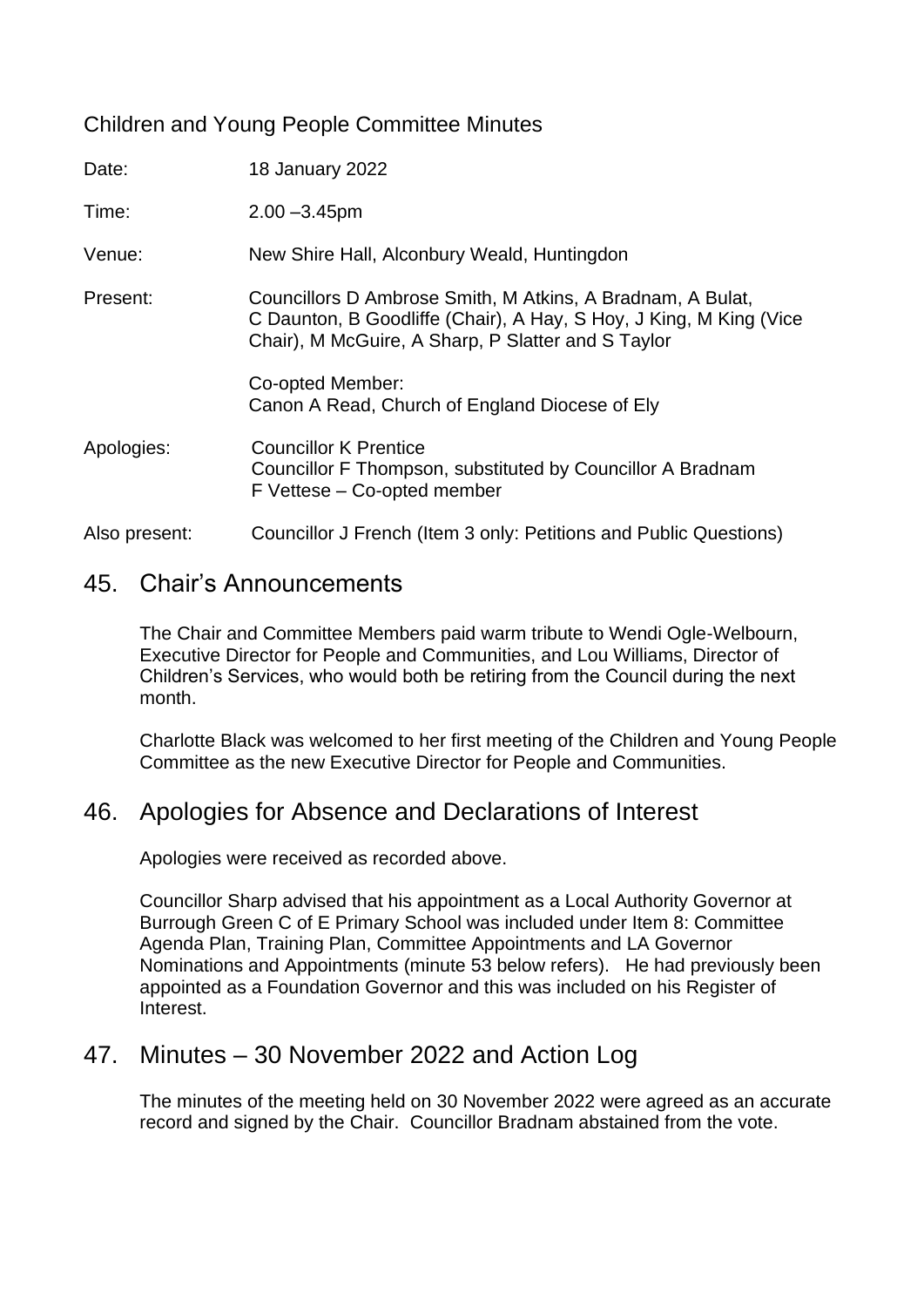The action log was reviewed. A Member expressed disappointment that, despite assurances, the Household Support Fund had not been spent in full. The Chair stated that applications were still being processed until March.

#### 48. Petitions and Public Questions

One petition was received titled 'School for Children with Special Needs' from Amy Loveridge, a local resident. There were no public questions.

Ms Loveridge, the petition organiser and a local resident, was unable to attend the meeting so, with the agreement of the petitioner, the Chair exercised her discretion to invite Councillor French to present the petition as a local Member for March North and Waldersey.

Councillor French explained that there were many children with special educational needs in Fenland and that many of these children had to travel miles on their own in taxis to access appropriate educational provision. If a planning application for 2,000 new homes in March was approved there would be more children in the area with special educational needs and she hoped that the needs of those children would also be taken into account. At present, there was one special school in Ramsey, but this was still a long way for children in March to travel. Councillor French asked the Committee to listen to the petition and to take this into consideration when looking at new schools in March.

There were no questions of clarification from Members. The Chair stated that the petition organiser would receive a written response to the petition within 10 working days of the meeting and that this would be copied to Committee members and local Members. In the interim, she asked officers to give a brief outline of the position.

The Service Director for Education stated that Cambridgeshire had seen exceptional growth in recent years in the number of children with additional needs and Education, Health and Care Plans. This had led to unprecedented pressure on places in specialist settings. In common with other local authorities, the Council faced an extensive budget gap on its high needs block funding and this was expected to reach £40m by the end of the financial year. The draft capital programme presented to the Children and Young People (CYP) in November 2021 included £37m for the expansion of specialist provision across the county. Sufficiency planning work had identified the need for additional places in specialist settings across the county in the next 10 years, including for those children in the Fenland area. A new SEND school in Fenland might therefore be needed, but the strategic direction for Cambridgeshire was to find solutions that could be implemented quickly to ensure that children benefit as soon as possible. The development and planning of a new school could take between three to five years. At the October CYP meeting, Officers had set out plans to create an additional 200 Special Educational Needs places within mainstream schools or other accommodation within the Council's or school estate to meet existing need for specialist placements for children with Education Health Care Plans (EHCPs). £2.6m had been provisionally allocated to these schemes. Conversations had also taken place with education leaders in Fenland to see how the capacity of placements in the local area could be increased. It was not practical or affordable to have a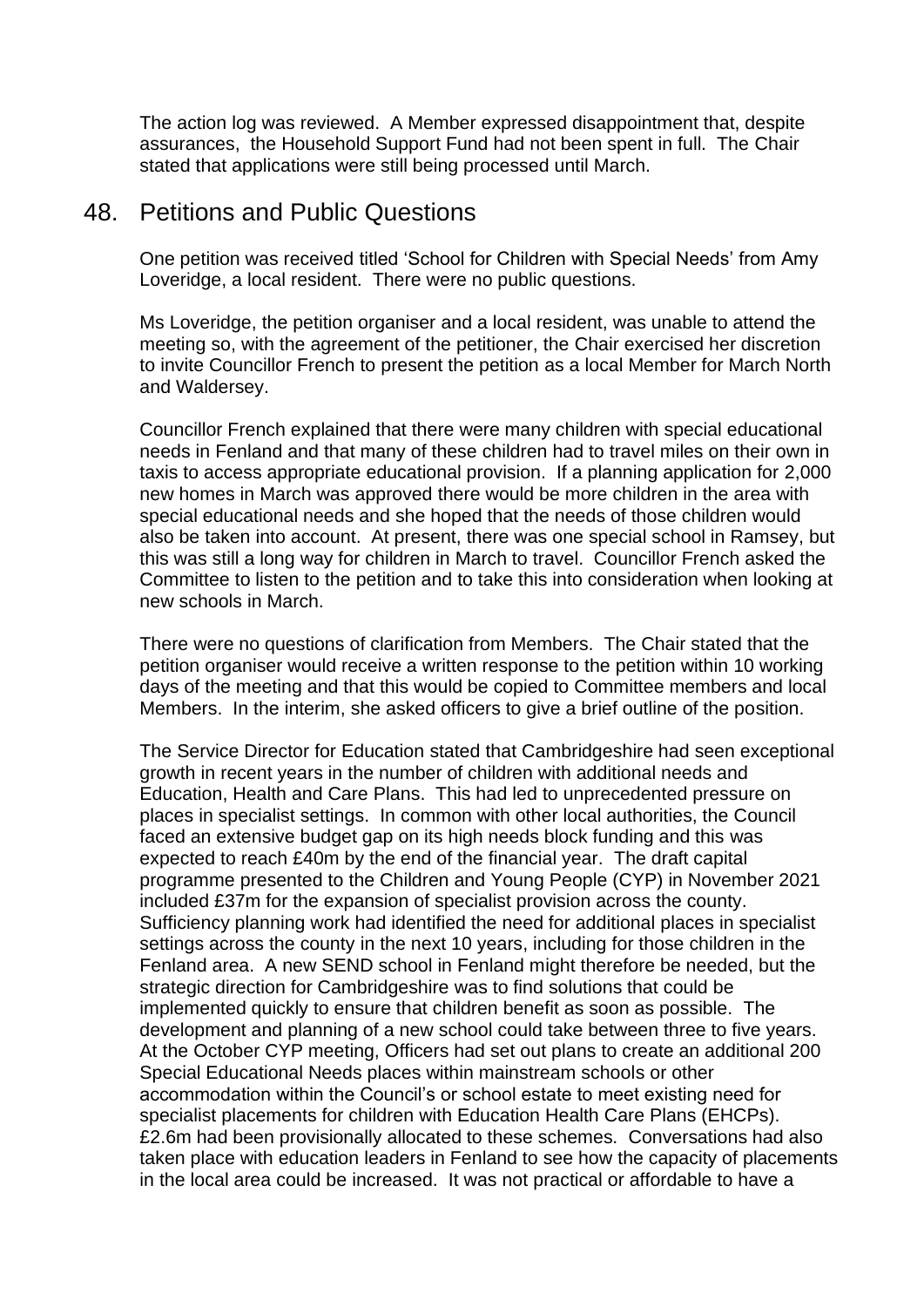special school in every community across the county, but the Council did have a network of excellent area special schools which provided local coverage across the county. While the Council was fully focussed on ensuring provision as close to home as possible, there would always be some cases where more specialist support was required and it was not possible to find appropriate provision locally.

# 49. Schools and Early Years Funding Arrangements 2022-23

The Committee considered a report setting out the 2022-23 Dedicated Schools Grant (DSG) allocation for Cambridgeshire which had been published by the Department for Education (DfE) in December 2021. This included a net increase of around £16.6m in the Schools Block for 2022/23 due to additional investment through the national funding formula and a net increase in pupil numbers in the year from October 2020. The Department for Education (DfE) had also announced additional supplementary funding allocated by grant. Based on an initial allocation exercise this was expected to be around £12m for Cambridgeshire, but the exact figure would be confirmed later this term. Schools had been consulted on the proposed funding formula in October 2021 and following initial modelling a £41k funding gap had been identified. The Schools Forum had agreed proposals to address that shortfall in principle when it had met the previous week. Appendix A set out the proposed 2022/23 funding formula factors and rates, but allocations would not be finalised until the Education, Skills and Funding Agency validated Officers' submission. In relation to Early Years, an uplift of 21p per hour for funded two-year olds and 17p per hour for all three and four year olds would be passported in full to providers. Whilst the Government settlement for Cambridgeshire did provide an uplift for schools it did not address the historic underfunding which had taken place over many years. The Early Years uplift was welcome, but this remained a challenging sector. The High Needs Block settlement was also positive, but there was still a significant deficit in this area and it would remain an area of focus for the Committee in the coming year. Officers were meeting termly with the DfE to discuss the pressures the Council faced and were working in collaboration with other shire counties to highlight the particular challenges which they faced.

Individual Members raised the following issues in relation to the report:

- Expressed the hope that sparsity funding would address some of the issues faced by small schools. Officers stated that the Council wanted to sustain as many schools as it could in rural communities. More schools would be qualifying for sparsity funding this time, but this changed year on year due to pupil numbers. The Schools Forum had agreed to taper the allocation so that more schools would benefit.
- Welcomed the improved settlement from Government following years of lobbying, but commented that more was still needed to address historic under-funding and the current pressures on the High Needs Block.
- Asked for more information around the breakdown of funding allocations. Officers stated that when school level budgets were published all of the factors would be broken down and would therefore show the individual allocations in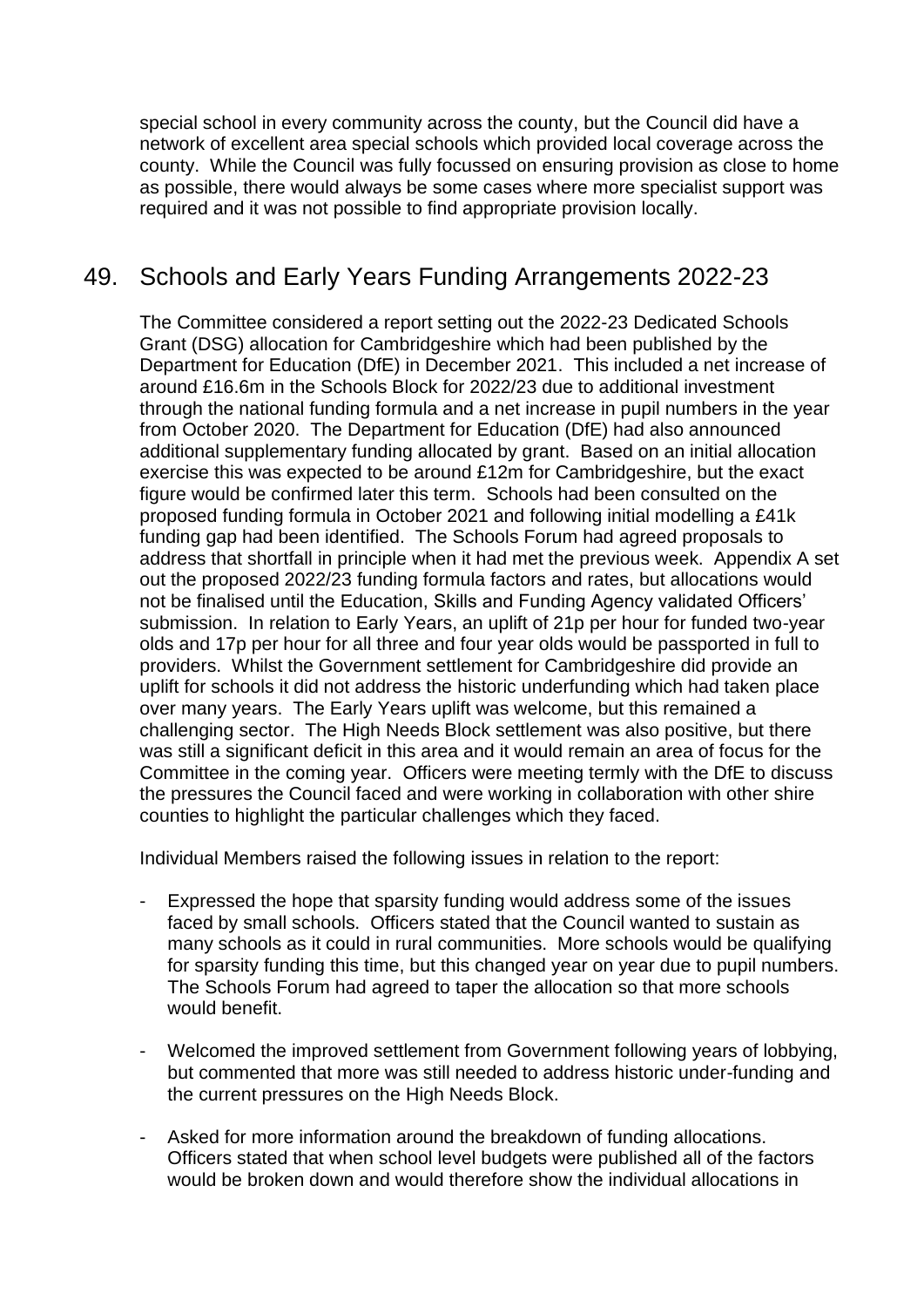respect of the minimum per pupil levels and the minimum funding guarantee. Officers offered a breakdown of the figures outside of the meeting. Action

- Thanked Officers for the training on schools funding which had recently been provided to committee members and for the useful information contained on the Council website.

It was resolved unanimously to:

- a) Approve the formula factors and unit values to be applied in the local Cambridgeshire funding formula, for primary and secondary mainstream schools as set out in Appendix A.
- b) Approve the proposed hourly rates for Early Years settings as detailed in section 5.2.

Co-opted members of the committee were eligible to vote on this item.

### 50. Determined Admissions Arrangements for the 2023-24 Academic Year

The Committee was advised that the Local Authority (LA) was required to publish information annually on admissions arrangements for maintained schools. Details of the engagement and consultation arrangements with families and stakeholders were set out in the report. Two changes to published admissions numbers (PAN) and one change to catchment were proposed as follows:

1. Spring Meadow Infants School - PAN reduction from 120 to 60: One objection had been received from the Diocese of Ely Multi-Academy Trust (DEMAT) which suggested this could lead to Isle of Ely Primary expanding their entry to 3 form entry (FE) and suggest a middle ground of 90.

The Local Authority response was that there was no evidence to support a move to a PAN of 90. Reception data forecasts remained below 60 for the next five years and the proposed change reflected that position. DEMAT had expressed concern that the LA would ask the Isle of Ely Primary to take a third form of entry in preference to Spring Meadow Infants, but Officers had advised DEMAT that this was not the case and decisions would depend solely on where demand was located.

- 2. Newnham Croft Primary School PAN reduction from 34 to 30: No objections received.
- 3. Alconbury Primary School proposed change to the school's catchment area to include Upton: No objections received.

Local Members had had been advised of the proposed changes and invited to share their views. Written representations had been received from Cllr Gardner as follows: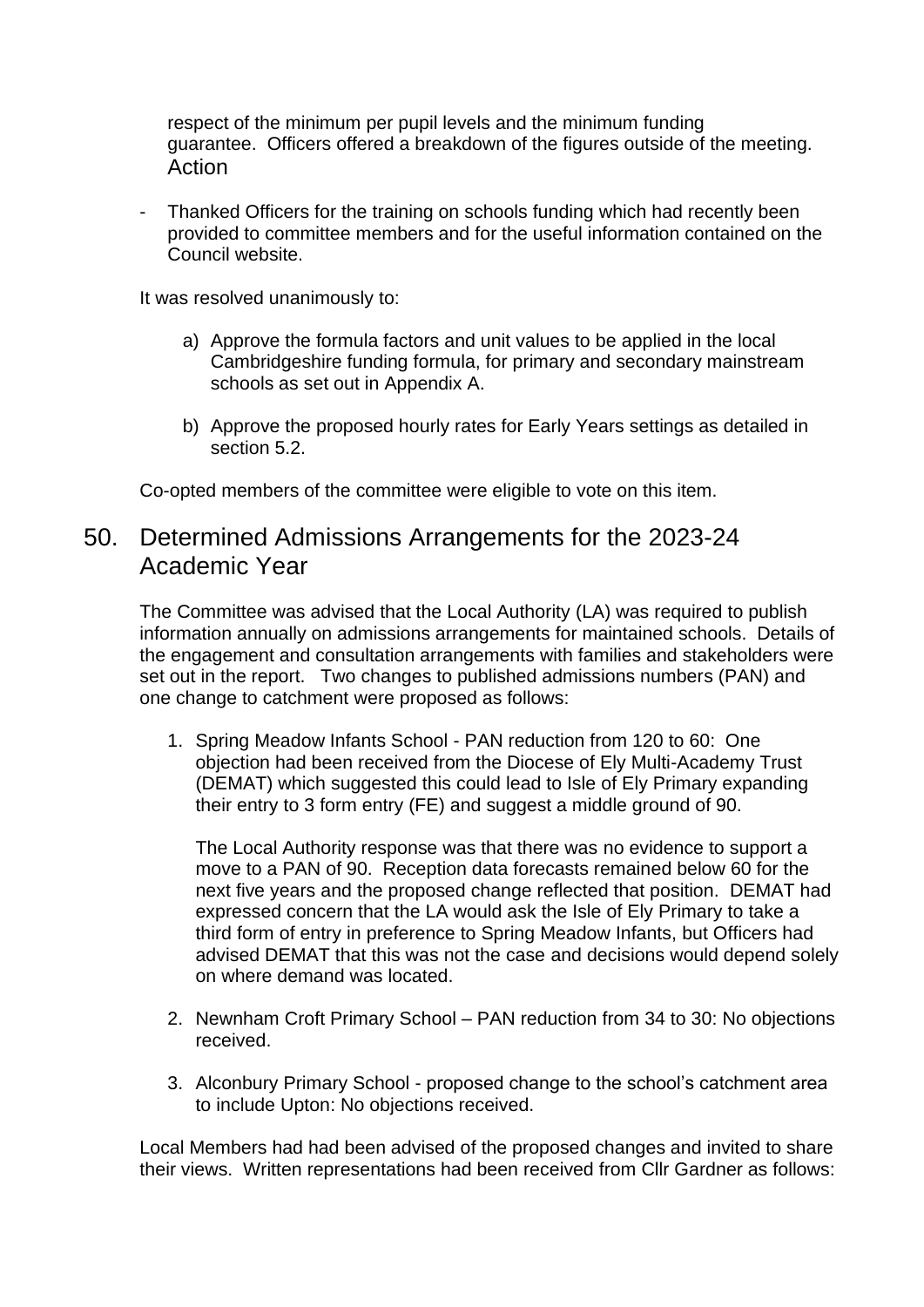'As the Local member for Alconbury I fully support the change in the catchment area for Alconbury school to include Upton. Parents in Upton naturally want their children to attend Alconbury Primary as it is the nearest school. The nearest services for Upton are in Alconbury. Both Alconbury and Upton are in the same County Council and District Council Divisions. Therefore, Upton residents naturally look to Alconbury, rather than Sawtry. I wholly heartedly support this change.'

A Member asked at what point local members were consulted about proposed changes in their divisions. The Service Director for Education stated that local members would be advised of proposed changes to maintained schools within their own and neighbouring divisions as part of the standard consultation arrangements. Where Officers were made aware of proposed changes by academy schools this information would also be shared with local Members, but those changes were a matter for the relevant academy trusts.

It was resolved unanimously to:

- a) Determine the co-ordinated qualifying scheme and admission arrangements for all schools for whom the Council, as the Local Authority, is the admission authority as published in the consultation documents for admission to school in 2023/24.
- b) Support the proposal that a full and comprehensive review of the determined admission arrangements for all own admission authority schools is undertaken. This should include the published definitions of existing school catchment areas and admission policies for schools with a sixth form. Any issues, or concerns should be highlighted, recorded and shared with the respective admission authority for the school with a view to these being addressed immediately, where they are in breach of legislation, or as part of the annual consultation process for admission to school in 2024/25 which will commence in the autumn term of 2022.

Co-opted members of the committee were eligible to vote on this item.

## 51. Children's Services Feedback Annual Report 2020-21

The Committee was reminded that it was a statutory requirement to produce an annual feedback report for Children's Services and for the local authority to have a dedicated customer care manager. The report covered the feedback received, including both compliments and complaints, and the learning which had been taken from these. Statutory complaints related specifically to children's social care whilst all other areas were covered by the corporate complaints process. The complaints process did not cover adoptions as this was a judicial process. During the period covered by the 2020/21 annual report the majority of compliments had related to SEND response whilst 188 statutory complaints had been received with the highest volume in relation to children in care and care leavers. The specific detail of complaints was confidential to the complainant and so was not included in the report.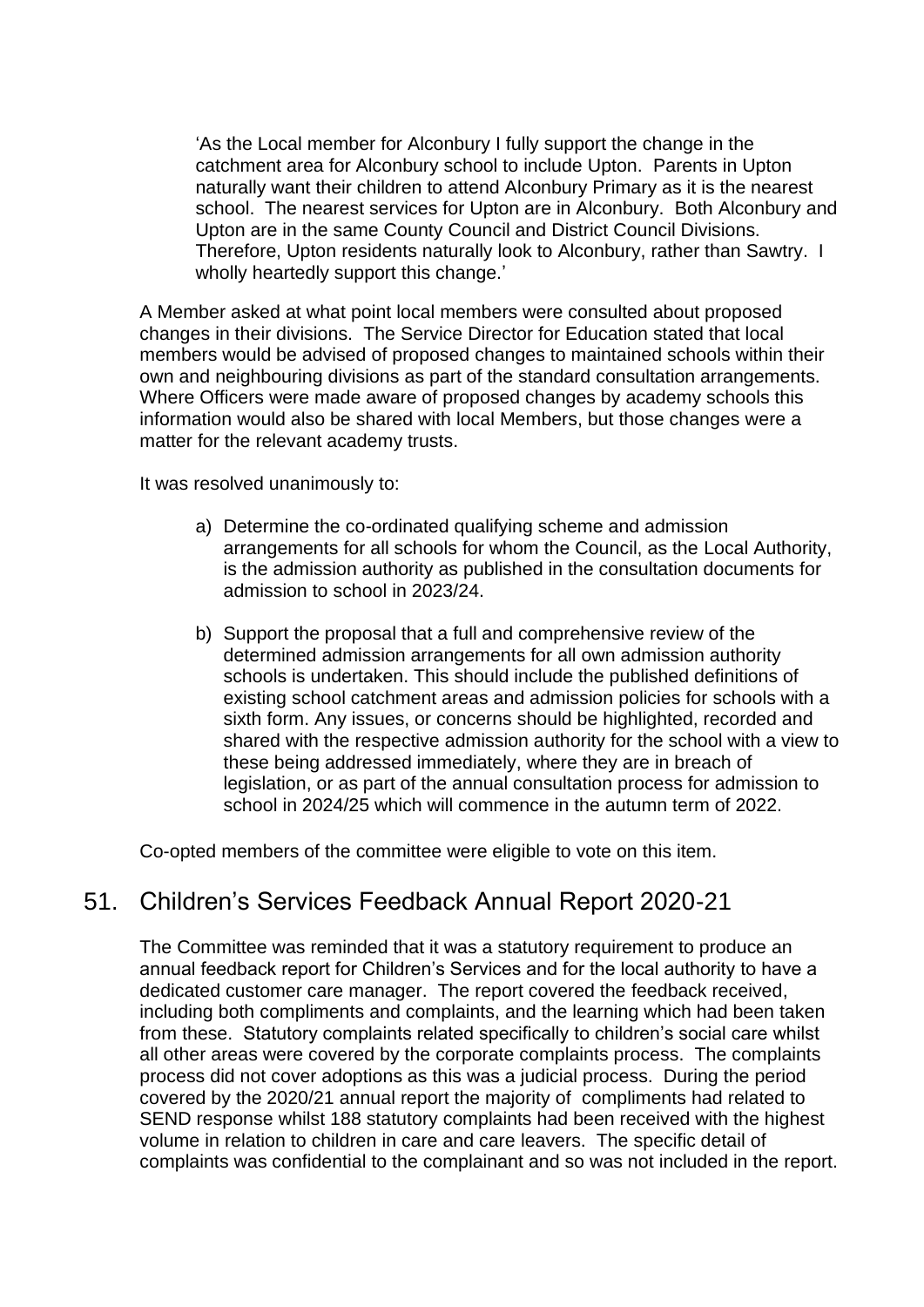Individual Members raised the following issues in relation to the report:

- Accepted that complaints were sensitive and that it would not be appropriate to disclose information which would make the complainant or their circumstances identifiable. However, in future they would like to see reference made to the types of complaints received for balance. Officers stated that the format of the annual report was set out in Government guidance. However, information was included around how complaints were addressed which was indicative of the types of complaints which had been received. The report also indicated which teams and areas of work received the most complaints.
- Commended the high number of compliments received during such a challenging period. The Vice Chair asked that the Committee's thanks be passed on to the teams concerned for their hard work.
- Asked how learning from complaints was prioritised and disseminated. Officers stated that quarterly internal reports were produced and that learning was implemented throughout the year in order to make continuous improvements to services.
- Commented that it would be helpful for reports to be brought before the Committee more quickly following the period being covered to ensure any issues raised were considered in a timely way.
- Expressed concern that a number of concerns had been expressed in relation to the process for recruiting in-house foster carers, given the importance which the Council attached to attracting new foster carers as well as retaining those already providing this vital service. The Director of Children's Services stated that he would be confident in the experience of foster carer applicants going forward.
- Noted that a number of compliments had been received in relation to the staff at Child and Family Centres (previously called Children's Centres). The Member expressed themself to be reassured that these centres were still providing valuable support to families during difficult times, including through their online offer. The Chair commended the dedication and hard work of the staff involved.
- Officers confirmed that the welcome pack for families referenced at paragraph 2.35 had been reviewed by service users and was also available in nonelectronic formats.
- Asked for more information around the reasons for complaints being re-opened. Officers stated that this often arose when a complainant accepted some of the information provided in relation to a Stage 1 complaint, but also sought further information or clarification.

With the consent of the meeting, it was agreed that the next report should be requested within twelve months, rather than in twelve months, to ensure any issues which arose were considered in a timely manner.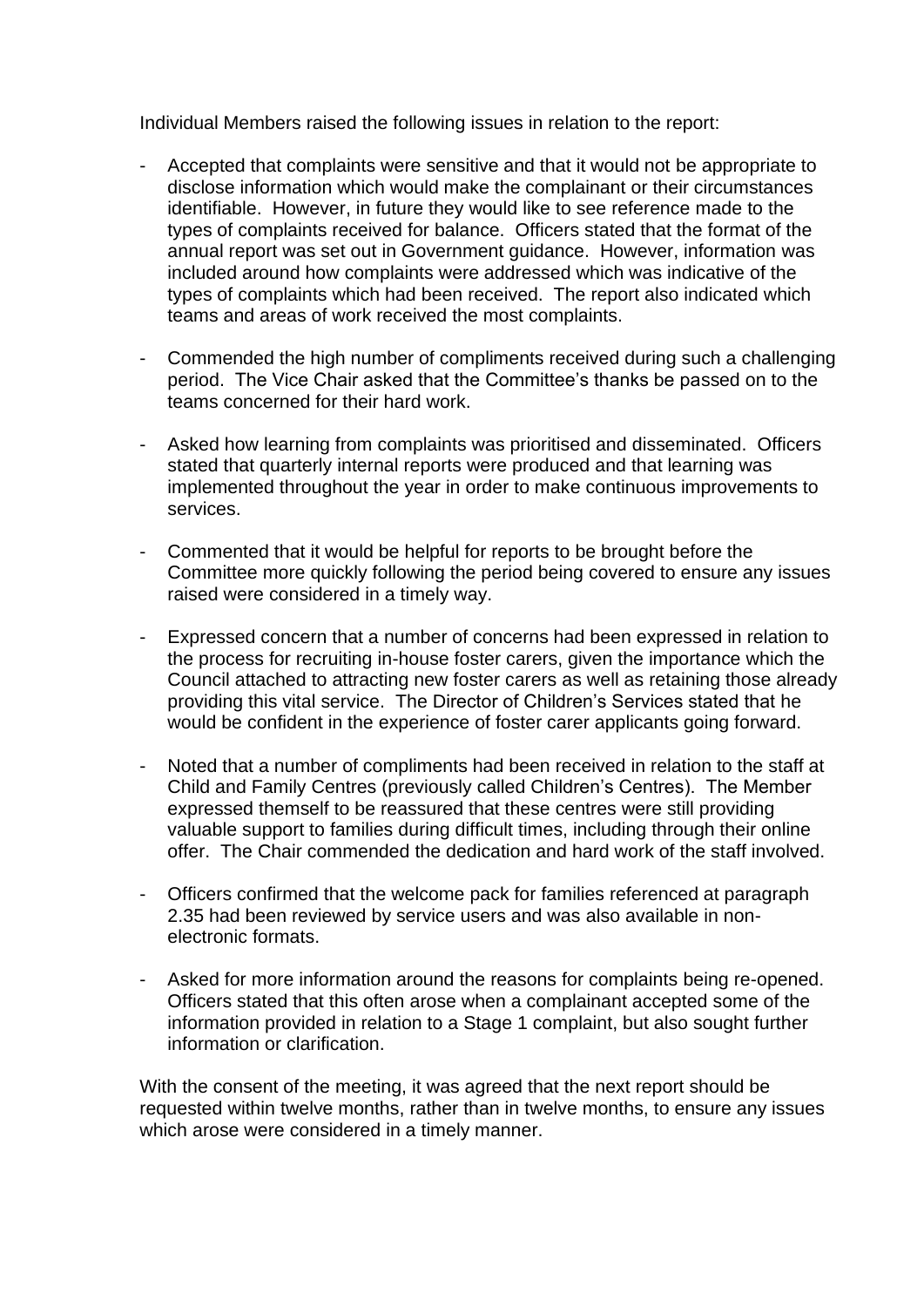It was resolved unanimously to consider the content of the report and appendices and request a further report within twelve months.

## 52. People and Communities Risk Register

The Committee reviewed those elements of the People and Communities risk register which related to its areas of responsibility and the controls and mitigations which had been put in place to address identified risks. A distinction was drawn in the report between those risks relating to business as usual and those which related specifically to the Covid pandemic. The Committee's attention was drawn to the national and regional shortage of qualified social workers. Services were still being delivered to ensure that clients were safe and a recruitment campaign was underway, together with a number of changes designed to make Cambridgeshire a more attractive employer.

Individual Members raised the following issues in relation to the report:

- Suggested that risks and mitigations might be presented alongside for greater clarity. Officers acknowledged that there were different ways of presenting risk registers and undertook to look at how this information was presented in the next iteration of the report. Action
- Noted that it had been agreed in November to recommend to the Strategy and Resources Committee that a risk be identified in the corporate risk register around the non-delivery of free schools. The Service Director for Education undertook to confirm that this had been done. Action
- Noted the risks associated with the recruitment and retention of social workers and asked what confidence officers had about the proposed mitigations given the implications for safeguarding. The Executive Director for People and Communities confirmed that this was one of the biggest challenges being faced and that she would be chairing the internal steering group working on this. The Director of Children's Service stated that this was a challenge across the Eastern region and nationally. A small number of applications were being received for permanent vacancies and the advertising campaign was be monitored and refreshed. The sourcing of supply teachers in school was also challenging at present.
- Commented that it was important to emphasise career opportunities as well as the financial package available to social workers in Cambridgeshire and asked about the impact of Government immigration policy and the number of overseas staff. They also asked about the development of community capacity, although noting that the voluntary sector remained stretched by its contribution to the Covid response. The Director for Children's Services stated that immigration policy would have less implications for the recruitment of qualified social workers as the Council tried to avoid recruiting from countries where these skills were in short supply. It could though impact on other areas such as childcare providers and non-qualified staff where staff have been recruited previously from overseas.